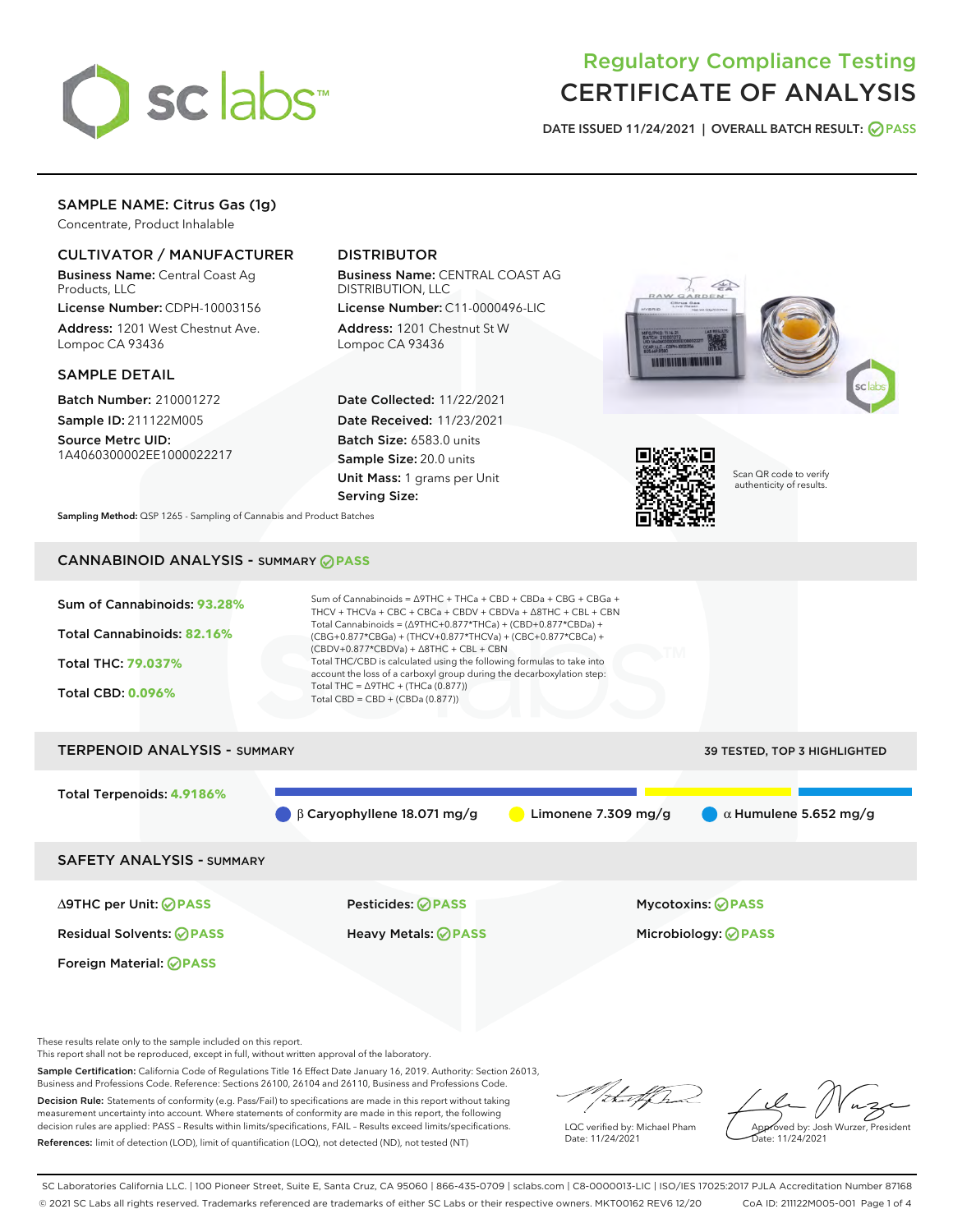



CITRUS GAS (1G) | DATE ISSUED 11/24/2021 | OVERALL BATCH RESULT:  $\bigcirc$  PASS

#### CANNABINOID TEST RESULTS - 11/24/2021 2 PASS

Tested by high-performance liquid chromatography with diode-array detection (HPLC-DAD). **Method:** QSP 1157 - Analysis of Cannabinoids by HPLC-DAD

#### TOTAL CANNABINOIDS: **82.16%**

Total Cannabinoids (Total THC) + (Total CBD) + (Total CBG) + (Total THCV) + (Total CBC) + (Total CBDV) + ∆8THC + CBL + CBN

TOTAL THC: **79.037%** Total THC (∆9THC+0.877\*THCa)

TOTAL CBD: **0.096%** Total CBD (CBD+0.877\*CBDa)

TOTAL CBG: 0.85% Total CBG (CBG+0.877\*CBGa)

TOTAL THCV: 1.544% Total THCV (THCV+0.877\*THCVa)

TOTAL CBC: 0.631% Total CBC (CBC+0.877\*CBCa)

TOTAL CBDV: ND Total CBDV (CBDV+0.877\*CBDVa)

| <b>COMPOUND</b>  | LOD/LOQ<br>(mg/g)          | <b>MEASUREMENT</b><br><b>UNCERTAINTY</b><br>(mg/g) | <b>RESULT</b><br>(mg/g) | <b>RESULT</b><br>(%) |
|------------------|----------------------------|----------------------------------------------------|-------------------------|----------------------|
| <b>THCa</b>      | 0.05/0.14                  | ±22.351                                            | 869.70                  | 86.970               |
| <b>A9THC</b>     | 0.06 / 0.26                | ±0.951                                             | 27.64                   | 2.764                |
| <b>THCVa</b>     | 0.07/0.20                  | ±0.840                                             | 17.61                   | 1.761                |
| <b>CBGa</b>      | 0.1/0.2                    | ±0.44                                              | 8.5                     | 0.85                 |
| <b>CBCa</b>      | 0.07 / 0.28                | ±0.352                                             | 7.20                    | 0.720                |
| <b>CBDa</b>      | 0.02/0.19                  | ±0.032                                             | 1.10                    | 0.110                |
| <b>CBG</b>       | 0.06/0.19                  | ±0.040                                             | 1.02                    | 0.102                |
| $\triangle$ 8THC | 0.1/0.4                    | N/A                                                | <b>ND</b>               | <b>ND</b>            |
| <b>THCV</b>      | 0.1/0.2                    | N/A                                                | <b>ND</b>               | <b>ND</b>            |
| <b>CBD</b>       | 0.07/0.29                  | N/A                                                | <b>ND</b>               | <b>ND</b>            |
| <b>CBDV</b>      | 0.04 / 0.15                | N/A                                                | <b>ND</b>               | <b>ND</b>            |
| <b>CBDVa</b>     | 0.03 / 0.53                | N/A                                                | <b>ND</b>               | <b>ND</b>            |
| <b>CBL</b>       | 0.06 / 0.24                | N/A                                                | <b>ND</b>               | <b>ND</b>            |
| <b>CBN</b>       | 0.1/0.3                    | N/A                                                | <b>ND</b>               | <b>ND</b>            |
| <b>CBC</b>       | 0.2 / 0.5                  | N/A                                                | <b>ND</b>               | <b>ND</b>            |
|                  | <b>SUM OF CANNABINOIDS</b> |                                                    | 932.8 mg/g              | 93.28%               |

#### **UNIT MASS: 1 grams per Unit**

| ∆9THC per Unit                         | 1120 per-package limit | 27.64 mg/unit   | <b>PASS</b> |
|----------------------------------------|------------------------|-----------------|-------------|
| <b>Total THC per Unit</b>              |                        | 790.37 mg/unit  |             |
| <b>CBD per Unit</b>                    |                        | <b>ND</b>       |             |
| <b>Total CBD per Unit</b>              |                        | 0.96 mg/unit    |             |
| <b>Sum of Cannabinoids</b><br>per Unit |                        | 932.8 mg/unit   |             |
| <b>Total Cannabinoids</b><br>per Unit  |                        | $821.6$ mg/unit |             |

#### TERPENOID TEST RESULTS - 11/24/2021

Terpene analysis utilizing gas chromatography-flame ionization detection (GC-FID). **Method:** QSP 1192 - Analysis of Terpenoids by GC-FID

| <b>COMPOUND</b>           | LOD/LOQ<br>(mg/g) | <b>MEASUREMENT</b><br><b>UNCERTAINTY</b><br>(mg/g) | <b>RESULT</b><br>(mg/g)                         | <b>RESULT</b><br>(%) |
|---------------------------|-------------------|----------------------------------------------------|-------------------------------------------------|----------------------|
| $\beta$ Caryophyllene     | 0.004 / 0.012     | ±0.6433                                            | 18.071                                          | 1.8071               |
| Limonene                  | 0.005 / 0.016     | ±0.1045                                            | 7.309                                           | 0.7309               |
| $\alpha$ Humulene         | 0.009/0.029       | ±0.1814                                            | 5.652                                           | 0.5652               |
| <b>Myrcene</b>            | 0.008 / 0.025     | ±0.0620                                            | 4.808                                           | 0.4808               |
| $\alpha$ Bisabolol        | 0.008 / 0.026     | ±0.1308                                            | 2.449                                           | 0.2449               |
| Linalool                  | 0.009 / 0.032     | ±0.0861                                            | 2.266                                           | 0.2266               |
| trans- $\beta$ -Farnesene | 0.008 / 0.025     | ±0.0592                                            | 1.669                                           | 0.1669               |
| Terpinolene               | 0.008 / 0.026     | ±0.0285                                            | 1.388                                           | 0.1388               |
| <b>Terpineol</b>          | 0.016 / 0.055     | ±0.0659                                            | 1.074                                           | 0.1074               |
| Fenchol                   | 0.010 / 0.034     | ±0.0354                                            | 0.916                                           | 0.0916               |
| β Pinene                  | 0.004 / 0.014     | ±0.0096                                            | 0.835                                           | 0.0835               |
| Caryophyllene<br>Oxide    | 0.010 / 0.033     | ±0.0249                                            | 0.541                                           | 0.0541               |
| $\alpha$ Pinene           | 0.005 / 0.017     | ±0.0037                                            | 0.431                                           | 0.0431               |
| <b>Nerolidol</b>          | 0.009 / 0.028     | ±0.0259                                            | 0.411                                           | 0.0411               |
| Ocimene                   | 0.011 / 0.038     | ±0.0124                                            | 0.385                                           | 0.0385               |
| <b>Borneol</b>            | 0.005 / 0.016     | ±0.0103                                            | 0.246                                           | 0.0246               |
| Guaiol                    | 0.009 / 0.030     | ±0.0110                                            | 0.234                                           | 0.0234               |
| Camphene                  | 0.005 / 0.015     | ±0.0010                                            | 0.086                                           | 0.0086               |
| Citronellol               | 0.003 / 0.010     | ±0.0041                                            | 0.085                                           | 0.0085               |
| Fenchone                  | 0.009 / 0.028     | ±0.0024                                            | 0.082                                           | 0.0082               |
| Geraniol                  | 0.002 / 0.007     | ±0.0026                                            | 0.060                                           | 0.0060               |
| $\alpha$ Phellandrene     | 0.006 / 0.020     | ±0.0005                                            | 0.035                                           | 0.0035               |
| $\alpha$ Terpinene        | 0.005 / 0.017     | ±0.0005                                            | 0.034                                           | 0.0034               |
| $\gamma$ Terpinene        | 0.006 / 0.018     | ±0.0006                                            | 0.033                                           | 0.0033               |
| Sabinene Hydrate          | 0.006 / 0.022     | ±0.0011                                            | 0.029                                           | 0.0029               |
| 3 Carene                  | 0.005 / 0.018     | ±0.0004                                            | 0.025                                           | 0.0025               |
| Sabinene                  | 0.004 / 0.014     | ±0.0002                                            | 0.017                                           | 0.0017               |
| Nerol                     | 0.003 / 0.011     | ±0.0007                                            | 0.015                                           | 0.0015               |
| Eucalyptol                | 0.006 / 0.018     | N/A                                                | <loq< th=""><th><loq< th=""></loq<></th></loq<> | <loq< th=""></loq<>  |
| p-Cymene                  | 0.005 / 0.016     | N/A                                                | <b>ND</b>                                       | <b>ND</b>            |
| (-)-Isopulegol            | 0.005 / 0.016     | N/A                                                | ND                                              | ND                   |
| Camphor                   | 0.006 / 0.019     | N/A                                                | ND                                              | ND                   |
| Isoborneol                | 0.004 / 0.012     | N/A                                                | <b>ND</b>                                       | ND                   |
| Menthol                   | 0.008 / 0.025     | N/A                                                | ND                                              | ND                   |
| R-(+)-Pulegone            | 0.003 / 0.011     | N/A                                                | ND                                              | ND                   |
| <b>Geranyl Acetate</b>    | 0.004 / 0.014     | N/A                                                | <b>ND</b>                                       | ND                   |
| $\alpha$ Cedrene          | 0.005 / 0.016     | N/A                                                | ND                                              | ND                   |
| Valencene                 | 0.009 / 0.030     | N/A                                                | ND                                              | ND                   |
| Cedrol                    | 0.008 / 0.027     | N/A                                                | <b>ND</b>                                       | <b>ND</b>            |
| <b>TOTAL TERPENOIDS</b>   |                   |                                                    | 49.186 mg/g                                     | 4.9186%              |

SC Laboratories California LLC. | 100 Pioneer Street, Suite E, Santa Cruz, CA 95060 | 866-435-0709 | sclabs.com | C8-0000013-LIC | ISO/IES 17025:2017 PJLA Accreditation Number 87168 © 2021 SC Labs all rights reserved. Trademarks referenced are trademarks of either SC Labs or their respective owners. MKT00162 REV6 12/20 CoA ID: 211122M005-001 Page 2 of 4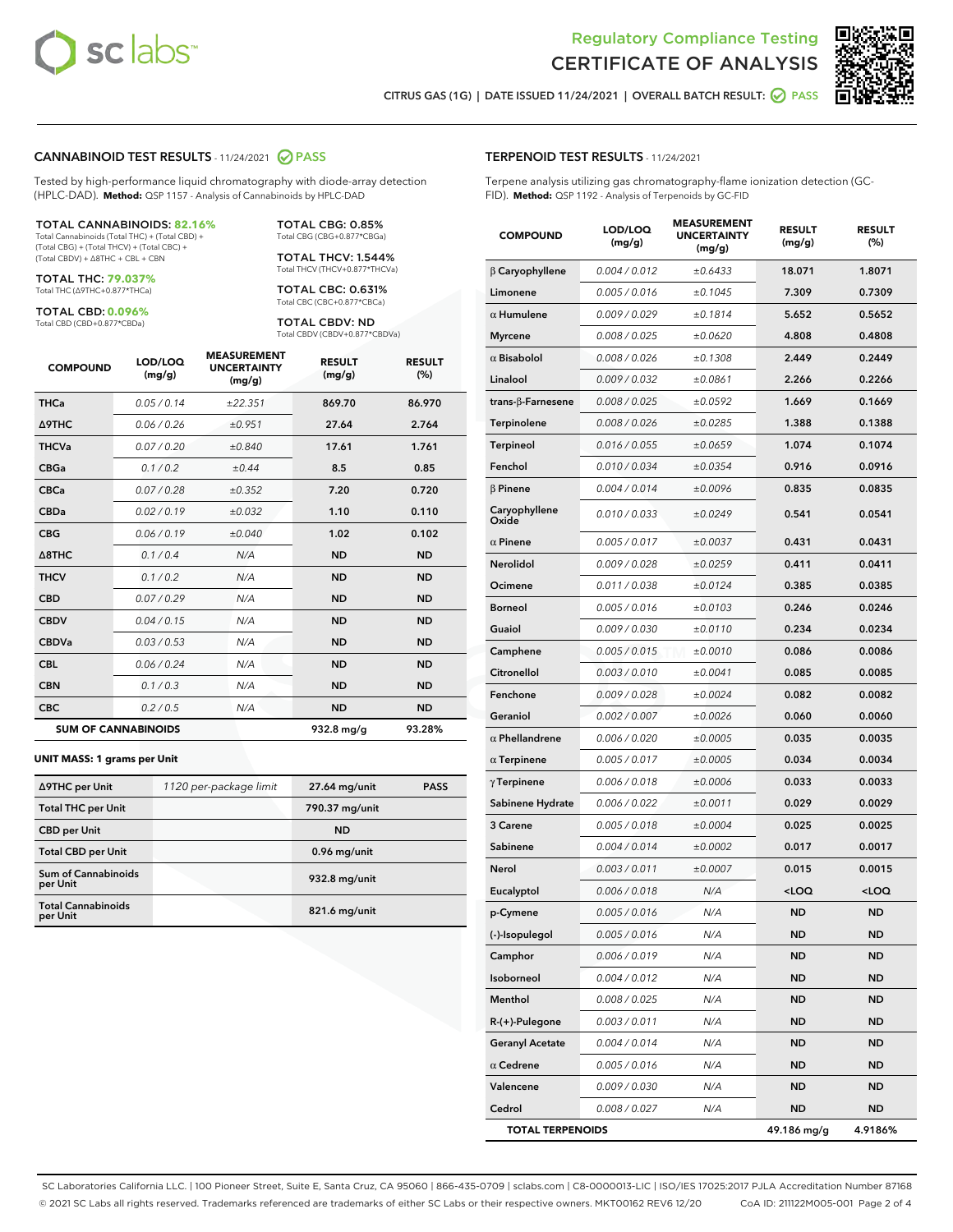



CITRUS GAS (1G) | DATE ISSUED 11/24/2021 | OVERALL BATCH RESULT:  $\bigcirc$  PASS

## CATEGORY 1 PESTICIDE TEST RESULTS - 11/24/2021 2 PASS

Pesticide and plant growth regulator analysis utilizing high-performance liquid chromatography-mass spectrometry (HPLC-MS) or gas chromatography-mass spectrometry (GC-MS). \*GC-MS utilized where indicated. **Method:** QSP 1212 - Analysis of Pesticides and Mycotoxins by LC-MS or QSP 1213 - Analysis of Pesticides by GC-MS

| <b>COMPOUND</b>             | LOD/LOQ<br>$(\mu g/g)$ | <b>ACTION</b><br><b>LIMIT</b><br>$(\mu g/g)$ | <b>MEASUREMENT</b><br><b>UNCERTAINTY</b><br>$(\mu g/g)$ | <b>RESULT</b><br>$(\mu g/g)$ | <b>RESULT</b> |
|-----------------------------|------------------------|----------------------------------------------|---------------------------------------------------------|------------------------------|---------------|
| Aldicarb                    | 0.03 / 0.08            | $\ge$ LOD                                    | N/A                                                     | <b>ND</b>                    | <b>PASS</b>   |
| Carbofuran                  | 0.02/0.05              | $>$ LOD                                      | N/A                                                     | <b>ND</b>                    | <b>PASS</b>   |
| Chlordane*                  | 0.03 / 0.08            | $\ge$ LOD                                    | N/A                                                     | <b>ND</b>                    | <b>PASS</b>   |
| Chlorfenapyr*               | 0.03/0.10              | $>$ LOD                                      | N/A                                                     | <b>ND</b>                    | <b>PASS</b>   |
| Chlorpyrifos                | 0.02 / 0.06            | $\ge$ LOD                                    | N/A                                                     | <b>ND</b>                    | <b>PASS</b>   |
| Coumaphos                   | 0.02 / 0.07            | $\ge$ LOD                                    | N/A                                                     | <b>ND</b>                    | <b>PASS</b>   |
| Daminozide                  | 0.02 / 0.07            | $\ge$ LOD                                    | N/A                                                     | <b>ND</b>                    | <b>PASS</b>   |
| <b>DDVP</b><br>(Dichlorvos) | 0.03/0.09              | $\ge$ LOD                                    | N/A                                                     | <b>ND</b>                    | <b>PASS</b>   |
| Dimethoate                  | 0.03/0.08              | $>$ LOD                                      | N/A                                                     | <b>ND</b>                    | <b>PASS</b>   |
| Ethoprop(hos)               | 0.03/0.10              | $\ge$ LOD                                    | N/A                                                     | <b>ND</b>                    | <b>PASS</b>   |
| Etofenprox                  | 0.02 / 0.06            | $\ge$ LOD                                    | N/A                                                     | <b>ND</b>                    | <b>PASS</b>   |
| Fenoxycarb                  | 0.03 / 0.08            | $\ge$ LOD                                    | N/A                                                     | <b>ND</b>                    | <b>PASS</b>   |
| Fipronil                    | 0.03/0.08              | $>$ LOD                                      | N/A                                                     | <b>ND</b>                    | <b>PASS</b>   |
| Imazalil                    | 0.02 / 0.06            | $\ge$ LOD                                    | N/A                                                     | <b>ND</b>                    | <b>PASS</b>   |
| <b>Methiocarb</b>           | 0.02 / 0.07            | $\ge$ LOD                                    | N/A                                                     | <b>ND</b>                    | <b>PASS</b>   |
| Methyl<br>parathion         | 0.03/0.10              | $\ge$ LOD                                    | N/A                                                     | <b>ND</b>                    | <b>PASS</b>   |
| <b>Mevinphos</b>            | 0.03/0.09              | $>$ LOD                                      | N/A                                                     | <b>ND</b>                    | <b>PASS</b>   |
| Paclobutrazol               | 0.02 / 0.05            | $\ge$ LOD                                    | N/A                                                     | <b>ND</b>                    | <b>PASS</b>   |
| Propoxur                    | 0.03/0.09              | $\ge$ LOD                                    | N/A                                                     | <b>ND</b>                    | <b>PASS</b>   |
| Spiroxamine                 | 0.03 / 0.08            | $\ge$ LOD                                    | N/A                                                     | <b>ND</b>                    | <b>PASS</b>   |
| Thiacloprid                 | 0.03/0.10              | $\ge$ LOD                                    | N/A                                                     | <b>ND</b>                    | <b>PASS</b>   |

#### CATEGORY 2 PESTICIDE TEST RESULTS - 11/24/2021 @ PASS

| <b>COMPOUND</b>          | LOD/LOO<br>$(\mu g/g)$ | <b>ACTION</b><br>LIMIT<br>$(\mu g/g)$ | <b>MEASUREMENT</b><br><b>UNCERTAINTY</b><br>$(\mu g/g)$ | <b>RESULT</b><br>$(\mu g/g)$ | <b>RESULT</b> |  |
|--------------------------|------------------------|---------------------------------------|---------------------------------------------------------|------------------------------|---------------|--|
| Abamectin                | 0.03/0.10              | 0.1                                   | N/A                                                     | <b>ND</b>                    | <b>PASS</b>   |  |
| Acephate                 | 0.02/0.07              | 0.1                                   | N/A                                                     | <b>ND</b>                    | <b>PASS</b>   |  |
| Acequinocyl              | 0.02/0.07              | 0.1                                   | N/A                                                     | <b>ND</b>                    | <b>PASS</b>   |  |
| Acetamiprid              | 0.02 / 0.05            | 0.1                                   | N/A                                                     | <b>ND</b>                    | <b>PASS</b>   |  |
| Azoxystrobin             | 0.02/0.07              | 0.1                                   | N/A                                                     | <b>ND</b>                    | <b>PASS</b>   |  |
| <b>Bifenazate</b>        | 0.01 / 0.04            | 0.1                                   | N/A                                                     | <b>ND</b>                    | <b>PASS</b>   |  |
| <b>Bifenthrin</b>        | 0.02 / 0.05            | 3                                     | N/A                                                     | <b>ND</b>                    | <b>PASS</b>   |  |
| <b>Boscalid</b>          | 0.03/0.09              | 0.1                                   | N/A                                                     | <b>ND</b>                    | <b>PASS</b>   |  |
| Captan                   | 0.19/0.57              | 0.7                                   | N/A                                                     | <b>ND</b>                    | <b>PASS</b>   |  |
| Carbaryl                 | 0.02/0.06              | 0.5                                   | N/A                                                     | <b>ND</b>                    | <b>PASS</b>   |  |
| Chlorantranilip-<br>role | 0.04/0.12              | 10                                    | N/A                                                     | <b>ND</b>                    | <b>PASS</b>   |  |
| Clofentezine             | 0.03/0.09              | 0.1                                   | N/A                                                     | <b>ND</b>                    | <b>PASS</b>   |  |

## CATEGORY 2 PESTICIDE TEST RESULTS - 11/24/2021 continued

| <b>COMPOUND</b>               | LOD/LOQ<br>(µg/g) | <b>ACTION</b><br><b>LIMIT</b><br>$(\mu g/g)$ | <b>MEASUREMENT</b><br><b>UNCERTAINTY</b><br>$(\mu g/g)$ | <b>RESULT</b><br>(µg/g) | <b>RESULT</b> |
|-------------------------------|-------------------|----------------------------------------------|---------------------------------------------------------|-------------------------|---------------|
| Cyfluthrin                    | 0.12 / 0.38       | $\overline{c}$                               | N/A                                                     | ND                      | <b>PASS</b>   |
| Cypermethrin                  | 0.11 / 0.32       | $\mathcal{I}$                                | N/A                                                     | ND                      | <b>PASS</b>   |
| <b>Diazinon</b>               | 0.02 / 0.05       | 0.1                                          | N/A                                                     | <b>ND</b>               | <b>PASS</b>   |
| Dimethomorph                  | 0.03 / 0.09       | 2                                            | N/A                                                     | ND                      | <b>PASS</b>   |
| Etoxazole                     | 0.02 / 0.06       | 0.1                                          | N/A                                                     | ND                      | <b>PASS</b>   |
| Fenhexamid                    | 0.03 / 0.09       | 0.1                                          | N/A                                                     | ND                      | <b>PASS</b>   |
| Fenpyroximate                 | 0.02 / 0.06       | 0.1                                          | N/A                                                     | <b>ND</b>               | <b>PASS</b>   |
| Flonicamid                    | 0.03 / 0.10       | 0.1                                          | N/A                                                     | ND                      | <b>PASS</b>   |
| Fludioxonil                   | 0.03 / 0.10       | 0.1                                          | N/A                                                     | ND                      | <b>PASS</b>   |
| Hexythiazox                   | 0.02 / 0.07       | 0.1                                          | N/A                                                     | ND                      | <b>PASS</b>   |
| Imidacloprid                  | 0.04 / 0.11       | 5                                            | N/A                                                     | ND                      | <b>PASS</b>   |
| Kresoxim-methyl               | 0.02 / 0.07       | 0.1                                          | N/A                                                     | ND                      | <b>PASS</b>   |
| Malathion                     | 0.03 / 0.09       | 0.5                                          | N/A                                                     | ND                      | <b>PASS</b>   |
| Metalaxyl                     | 0.02 / 0.07       | $\overline{c}$                               | N/A                                                     | ND                      | <b>PASS</b>   |
| Methomyl                      | 0.03 / 0.10       | $\mathbf{1}$                                 | N/A                                                     | ND                      | <b>PASS</b>   |
| Myclobutanil                  | 0.03 / 0.09       | 0.1                                          | N/A                                                     | <b>ND</b>               | <b>PASS</b>   |
| Naled                         | 0.02 / 0.07       | 0.1                                          | N/A                                                     | ND                      | <b>PASS</b>   |
| Oxamyl                        | 0.04 / 0.11       | 0.5                                          | N/A                                                     | ND                      | PASS          |
| Pentachloronitro-<br>benzene* | 0.03 / 0.09       | 0.1                                          | N/A                                                     | ND                      | <b>PASS</b>   |
| Permethrin                    | 0.04 / 0.12       | 0.5                                          | N/A                                                     | ND                      | <b>PASS</b>   |
| Phosmet                       | 0.03 / 0.10       | 0.1                                          | N/A                                                     | ND                      | <b>PASS</b>   |
| Piperonylbu-<br>toxide        | 0.02 / 0.07       | 3                                            | N/A                                                     | <b>ND</b>               | <b>PASS</b>   |
| Prallethrin                   | 0.03 / 0.08       | 0.1                                          | N/A                                                     | ND                      | <b>PASS</b>   |
| Propiconazole                 | 0.02 / 0.07       | 0.1                                          | N/A                                                     | <b>ND</b>               | <b>PASS</b>   |
| Pyrethrins                    | 0.04 / 0.12       | 0.5                                          | N/A                                                     | ND                      | PASS          |
| Pyridaben                     | 0.02 / 0.07       | 0.1                                          | N/A                                                     | <b>ND</b>               | <b>PASS</b>   |
| Spinetoram                    | 0.02 / 0.07       | 0.1                                          | N/A                                                     | ND                      | <b>PASS</b>   |
| Spinosad                      | 0.02 / 0.07       | 0.1                                          | N/A                                                     | ND                      | PASS          |
| Spiromesifen                  | 0.02 / 0.05       | 0.1                                          | N/A                                                     | <b>ND</b>               | <b>PASS</b>   |
| Spirotetramat                 | 0.02 / 0.06       | 0.1                                          | N/A                                                     | ND                      | <b>PASS</b>   |
| Tebuconazole                  | 0.02 / 0.07       | 0.1                                          | N/A                                                     | ND                      | <b>PASS</b>   |
| Thiamethoxam                  | 0.03 / 0.10       | 5                                            | N/A                                                     | <b>ND</b>               | <b>PASS</b>   |
| Trifloxystrobin               | 0.03 / 0.08       | 0.1                                          | N/A                                                     | <b>ND</b>               | <b>PASS</b>   |

SC Laboratories California LLC. | 100 Pioneer Street, Suite E, Santa Cruz, CA 95060 | 866-435-0709 | sclabs.com | C8-0000013-LIC | ISO/IES 17025:2017 PJLA Accreditation Number 87168 © 2021 SC Labs all rights reserved. Trademarks referenced are trademarks of either SC Labs or their respective owners. MKT00162 REV6 12/20 CoA ID: 211122M005-001 Page 3 of 4